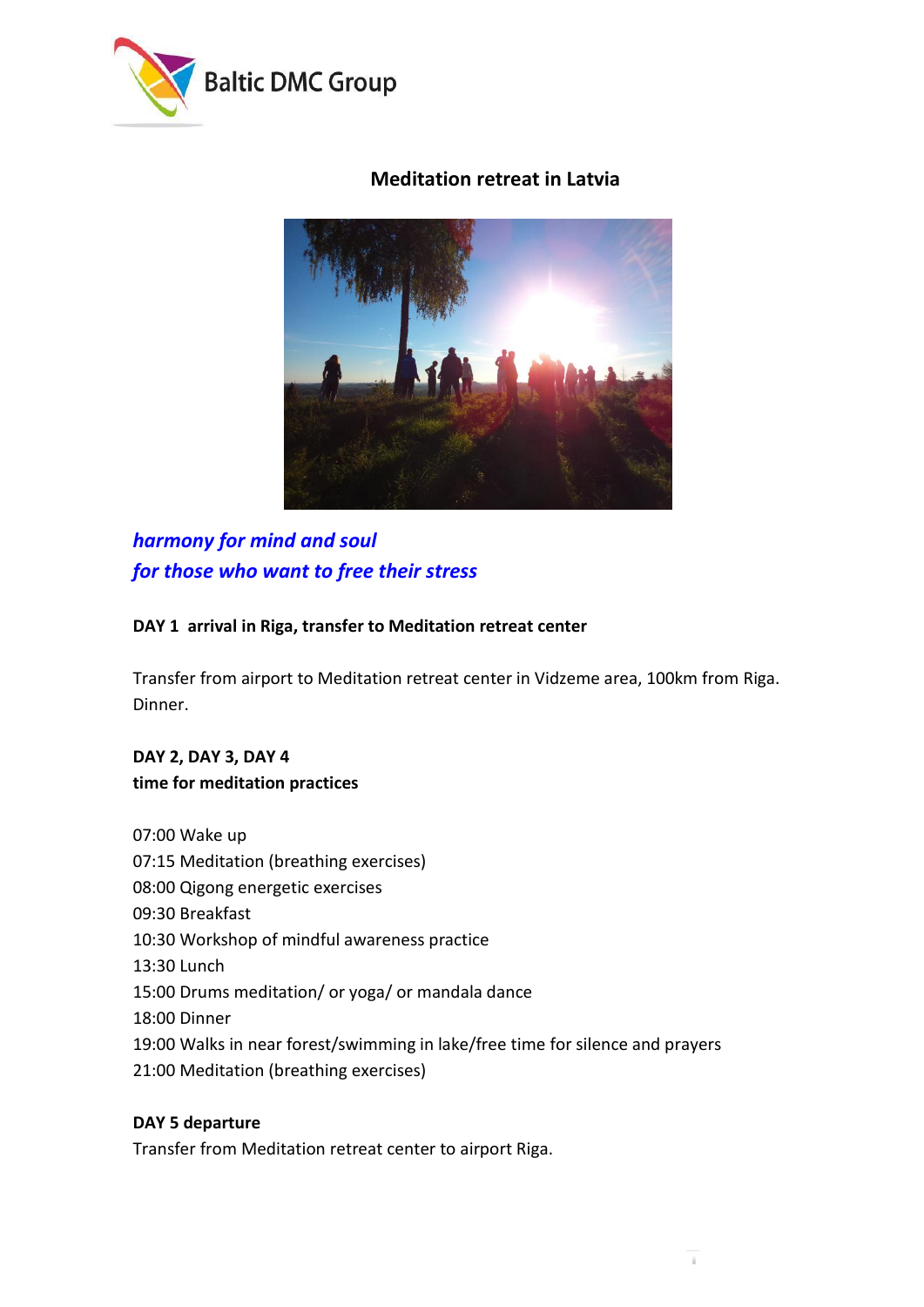

#### **PRICE FOR PACKAGE:**

Price per person **260 EUR** ( for group of 8 persons) Prices per person are NET and do not include any commission. Price can change due to availability and travel dates.

**To make a booking** - please contact us - [kristine@balticdmc.com](mailto:kristine@balticdmc.com) or +371 28313366

#### **Package Includes:**

- 1) Private transfers from airport Meditation retreat center airport
- 2) Accommodation in shared rooms with WC/shower (10 persons/per room)
- 3) All meals vegetarian breakfast, lunch, dinner (possible to book non-vegetarian meals as well)
- 4) All meditation practices
- 5) Sertificied guides for all the practices (english/russian speaking)

#### **Additional information**

Please request Your desired date for tour reservation (best days are from monday - thursday). You can add optional excursions (see below - optional activities) on the day of arrival or departure, during transfer.

#### **About location**

Meditation retreat center Vidzeme is located in beautiful little village Sermūkši, in north-east Latvia. It is 100 km ride from Riga, 35km from charming medieval city Cēsis, and 60km from Sigulda, inspiring and vibrant town in Gauja river valley.

#### **About practices**

All practises are tended towards body, mind and spirit releasing and harmonizing, gaining peace and harmony in natural, relaxing and rejuvenating being.

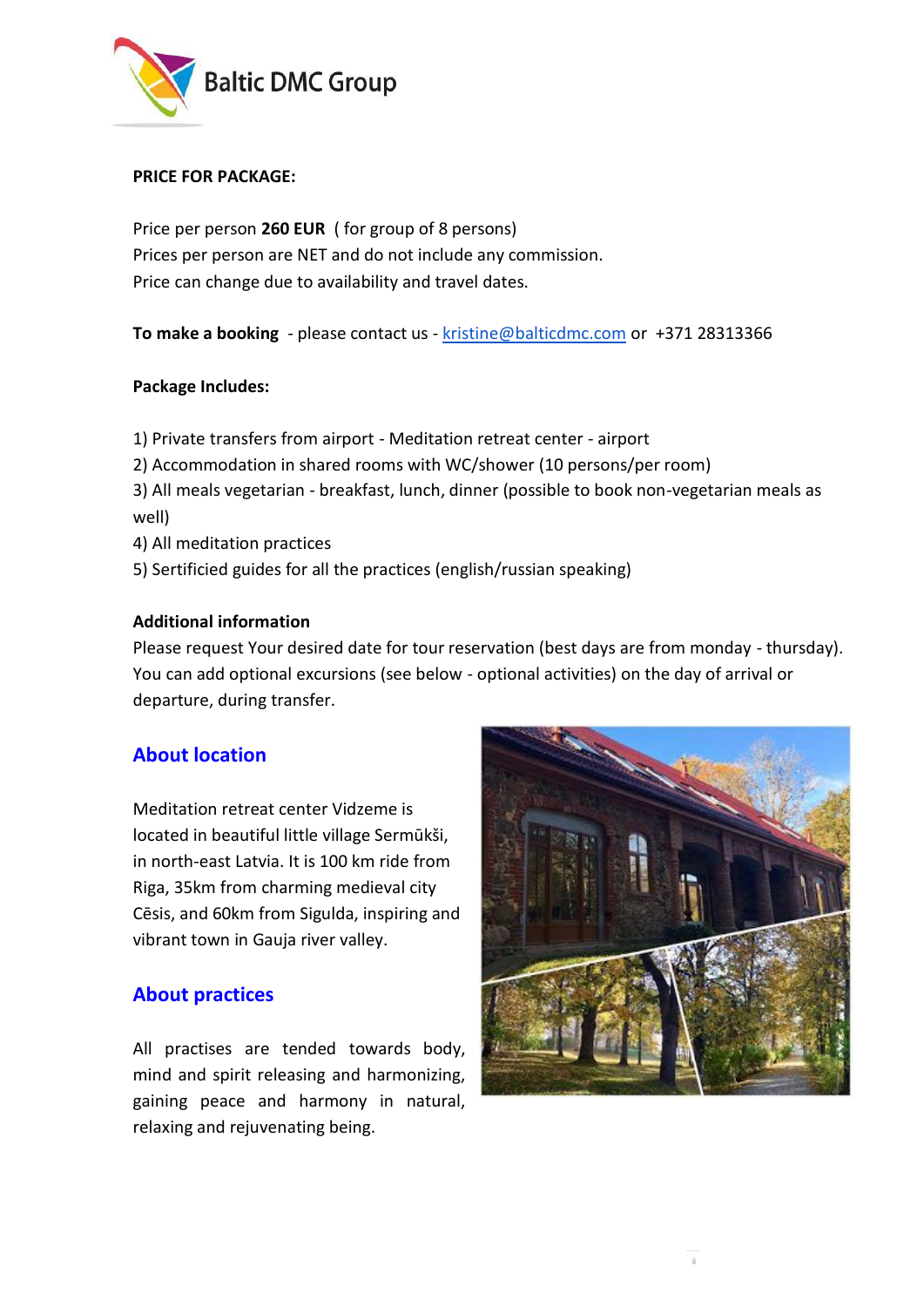

#### ❖ **Zhong Yuan Qigong**

The highest level of Qigong. It's a set of united knowledge and practical methods, which allow to harmonize mental state, expand creative potential and gain special sensitivity. This system promotes human physical and mental development. It can be practiced by anyone, it's not related to some specific religion. People who do Qigong everyday, get less affected by stress, they reach their inner harmony state, become peaceful and happy with their lives.

#### ❖ **Yoga**

Hatha yoga exercises can be adjustable for every group, every group member individually, depending on each physical abilities and previous background. An important part of every yoga lesson are breathing exercises, yoga postures (assanas) and yogic sleep (nidra) - deep body relaxation.

#### ❖ **Medical Qigong**

Qigong static and dynamic exercises for rejuvenating energy flow in body, using knowledge of energy meridians in human body. Qigong breathing exercises and acupuncture.

#### ❖ **Mandala dance (for woman)**

It's a meditation in movement, yoga and dance therapy fusion. Previous knowledge of dance is not needed. It's a practise of feeling feminine energy, its light flow and colours in everyday life. It heals and harmonize body and soul. Dance is a personal ritual, created according to principles of sacral geometry, it helps to harmonize energy flows in human energetic centres.

At the same time there can be arranged special exercises just for men.

#### ❖ **Natural breathing**

Exercises with different methods from Yoga, Qigong, physiotherapy - which all help human body to regain ability to breathe like in childhood - natural and free. During exercise there are breathing in different body postures, in movement and even sleeping on a stack of books.

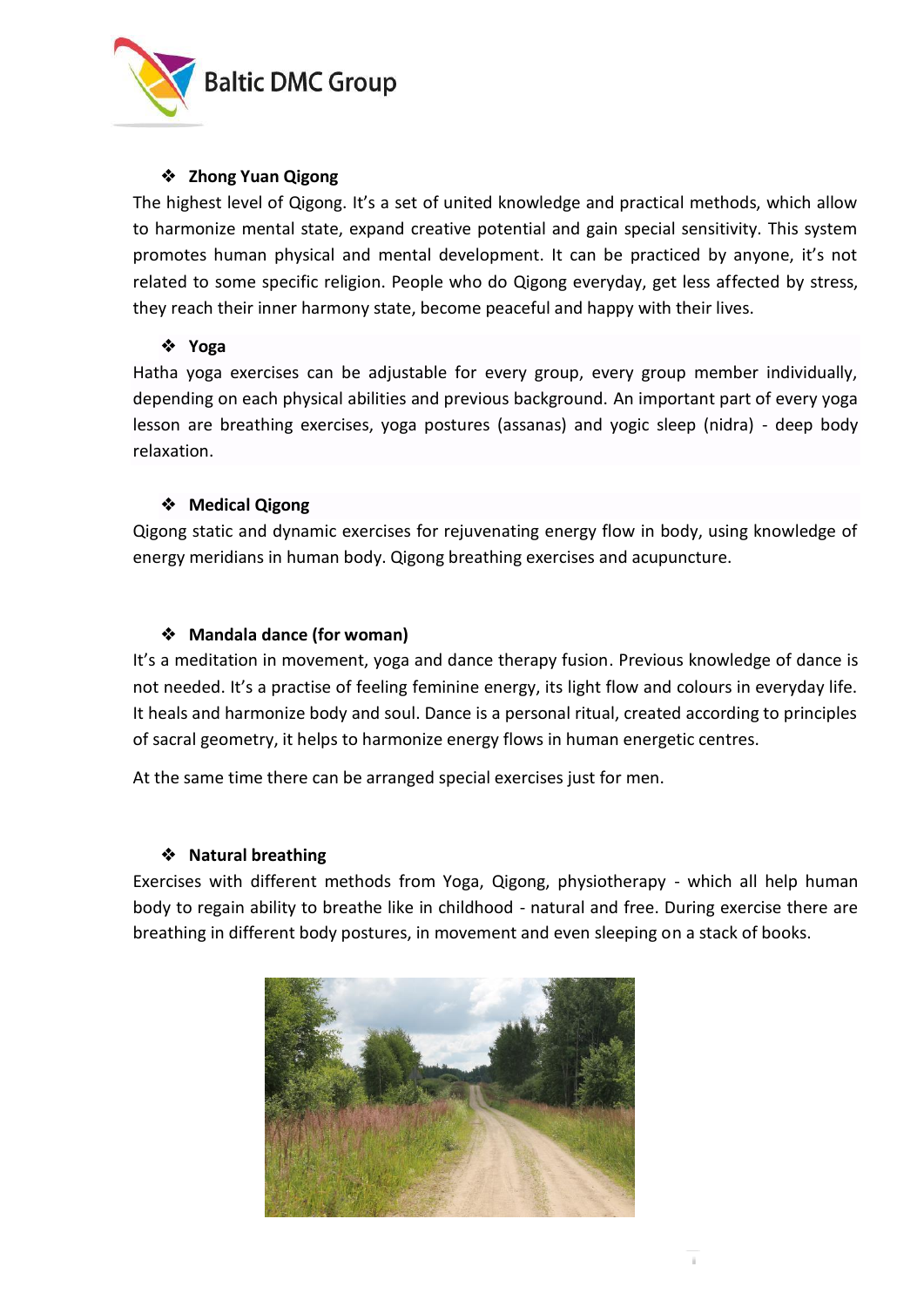

# **About guides**

## ❖ **Andris Aniņš**

Qigong 2nd degree instructor and practitioner, Zhong Yuan Qigong centre representative. More than 10 years he learns and practices different self harmonizing and development methods. He is instructor for breathing exercises, Qigong energetic practises and drums meditation. Nature is a special passion for Andris - he does hiking, night adventures in forests and nature meditations. He is latvian sauna expierence practitioner.

#### ❖ **Ilze Elīza Palma**

Serificied yoga teacher (The International Sivananda Yoga Vedanta Centre), Qigong instructor (Medical Qigong) and Mandala dance teacher, now studies Physiotherapy in Riga Stradins university. More than 5 years she organizes health tours and guides exercises in retreats. Ilze uses different sound techniques (Koshi bells, Sansula, Zwang) in order to restore deeper relaxation in body and mind.

#### ❖ **Daina Binde**

She is also called Nature child, she knows how to gather different plants for herbal teas, which berries and mushrooms are good and which are not. Together with Daina You can go in meadows and get to know what a great medicinal plant collection it is!

## **SPA and herbal treatments**

(can be booked and paid additionally)

#### ❖ **Massages**

You can order classical, energetic or Eastern style massages with sertificied maseusses. Price is 40EUR/60min.

#### ❖ **Latvian spiritua[l sauna ritual](http://www.latvia.travel/en/article/sauna-culture-latvia)**

Sauna ritual in latvian traditions is magical - it's a place one can get clean